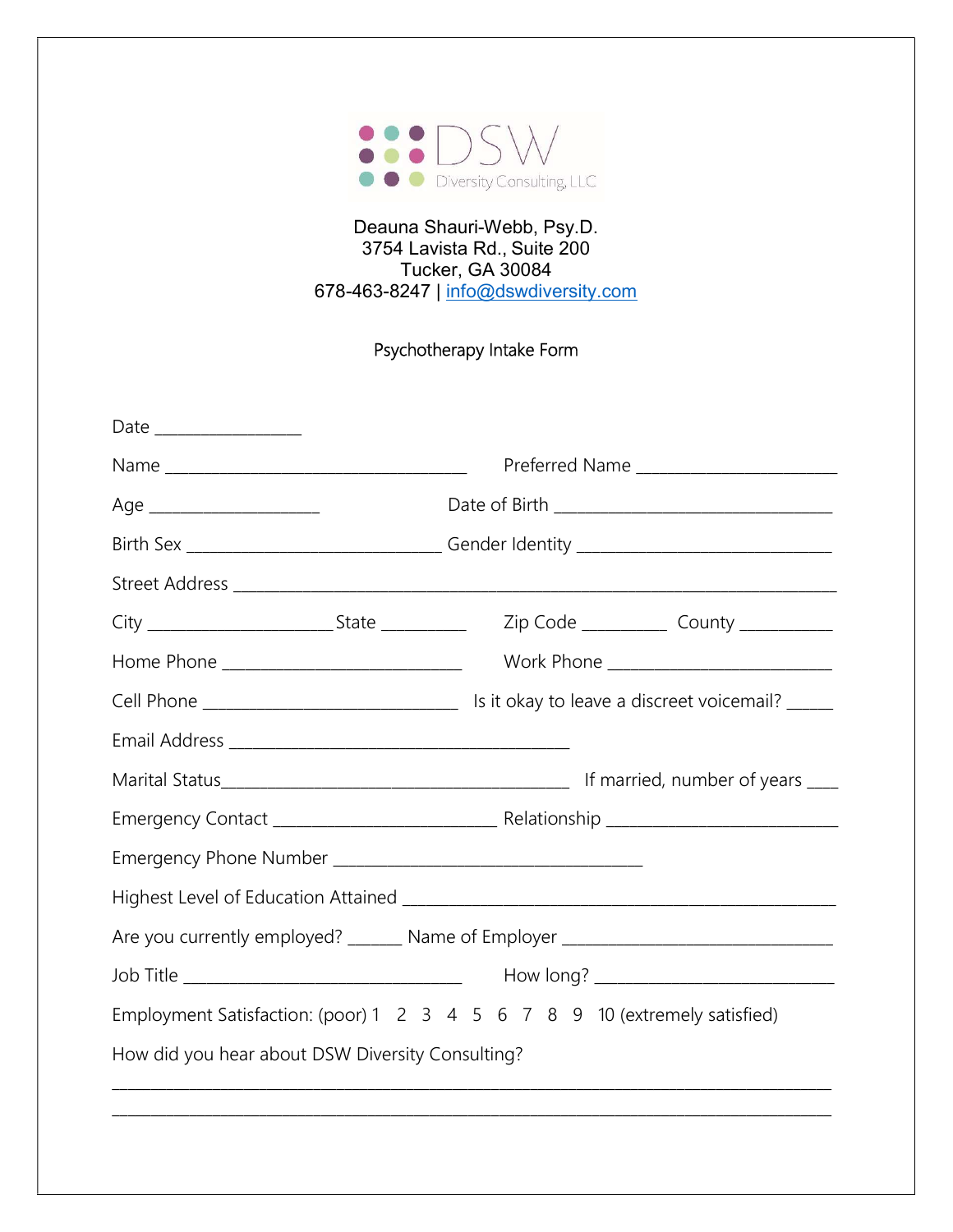Please briefly describe your presenting concern:

| What do you hope to gain from therapy?                                                               |        |         |                           |
|------------------------------------------------------------------------------------------------------|--------|---------|---------------------------|
|                                                                                                      |        |         |                           |
|                                                                                                      |        |         |                           |
|                                                                                                      |        |         |                           |
|                                                                                                      |        |         |                           |
|                                                                                                      |        |         |                           |
| How long do you expect to be in therapy to accomplish these goals? ___________________               |        |         |                           |
| <b>Medical Information</b>                                                                           |        |         |                           |
| Please explain any significant medical problems, symptoms, or illnesses                              |        |         |                           |
|                                                                                                      |        |         |                           |
|                                                                                                      |        |         |                           |
|                                                                                                      |        |         |                           |
| How many hours of sleep do you get per night on average? _______________________                     |        |         |                           |
| Do you have difficulty falling asleep? ___________ If so, how often? _______________________________ |        |         |                           |
| Do you frequently awaken in the middle of the night? _____ If so, how often? _________               |        |         |                           |
| Do you have frequent nightmares? ________ If so, how often? ____________________                     |        |         |                           |
| <b>Current Medications</b>                                                                           |        |         |                           |
| Name of Medication                                                                                   | Dosage | Purpose | Name of                   |
|                                                                                                      |        |         | <b>Prescribing Doctor</b> |
|                                                                                                      |        |         |                           |
|                                                                                                      |        |         |                           |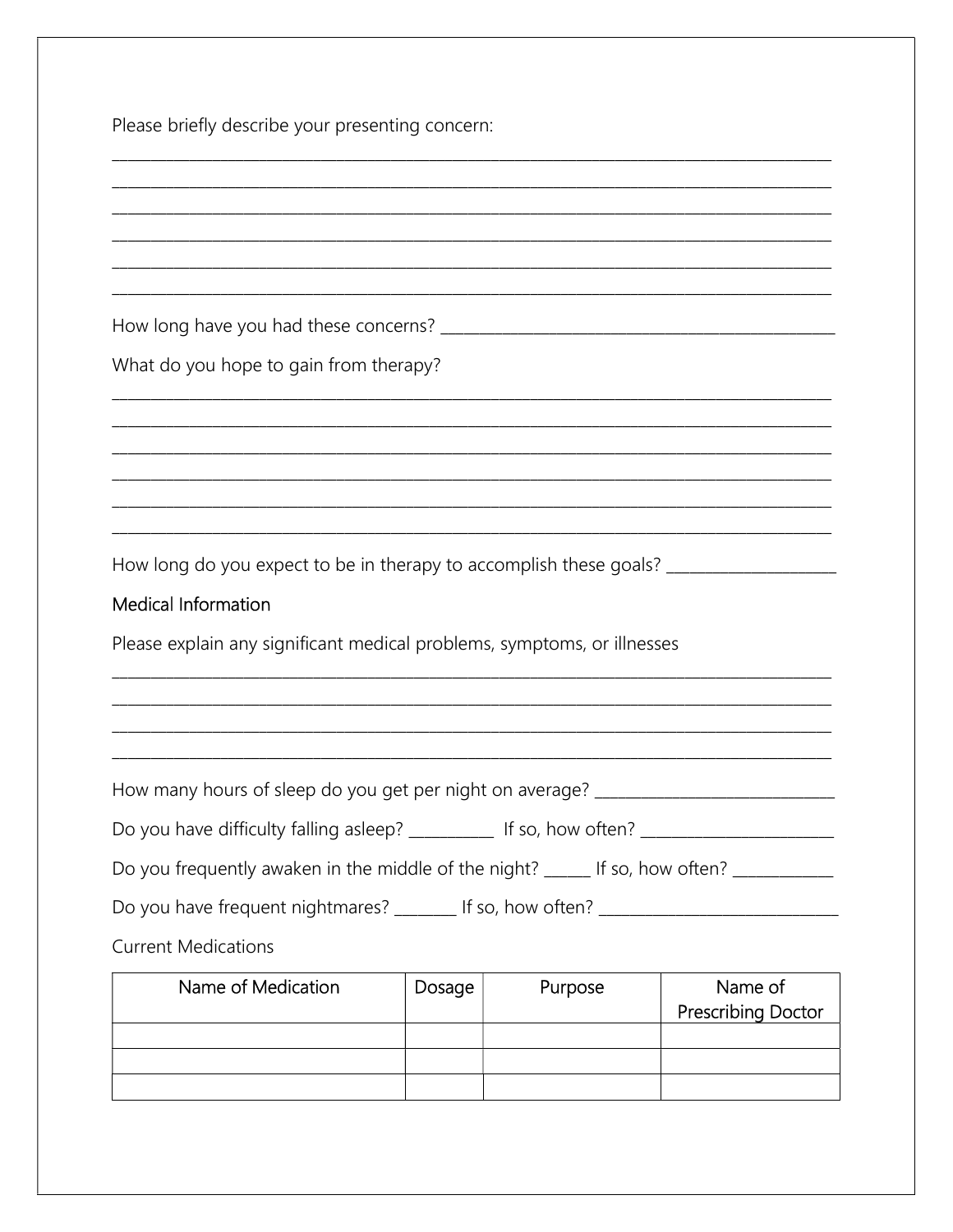|                                                                                                  | Do you smoke or use tobacco? ________ If so, how many per day? _________________                                                                                       |
|--------------------------------------------------------------------------------------------------|------------------------------------------------------------------------------------------------------------------------------------------------------------------------|
|                                                                                                  | Do you consume caffeine? ___________ If so, how often? _________________________                                                                                       |
|                                                                                                  | Do you drink alcohol? _____ If so, how often? ___________ How much? _____________                                                                                      |
|                                                                                                  | Do you smoke marijuana? ______ If so, how often? _________ How much? ____________                                                                                      |
|                                                                                                  |                                                                                                                                                                        |
|                                                                                                  | Have you ever abused any prescription drugs? _______ If so, which? ______________                                                                                      |
|                                                                                                  | Have there ever been any negative consequences due to substance use (i.e. DUIs, arrests,<br>fights, conflicts with family members or friends)? If so, please describe: |
|                                                                                                  |                                                                                                                                                                        |
|                                                                                                  | Have you ever gone to therapy before? ______ Length of therapy? ________________                                                                                       |
|                                                                                                  |                                                                                                                                                                        |
|                                                                                                  |                                                                                                                                                                        |
|                                                                                                  | Have you ever been admitted to an inpatient psychiatric hospital? _______________                                                                                      |
|                                                                                                  |                                                                                                                                                                        |
| What did you find helpful about the therapy?<br>If so, what was the approximate date and reason? | Have you ever attempted suicide? ______ If so, when? ____________________________                                                                                      |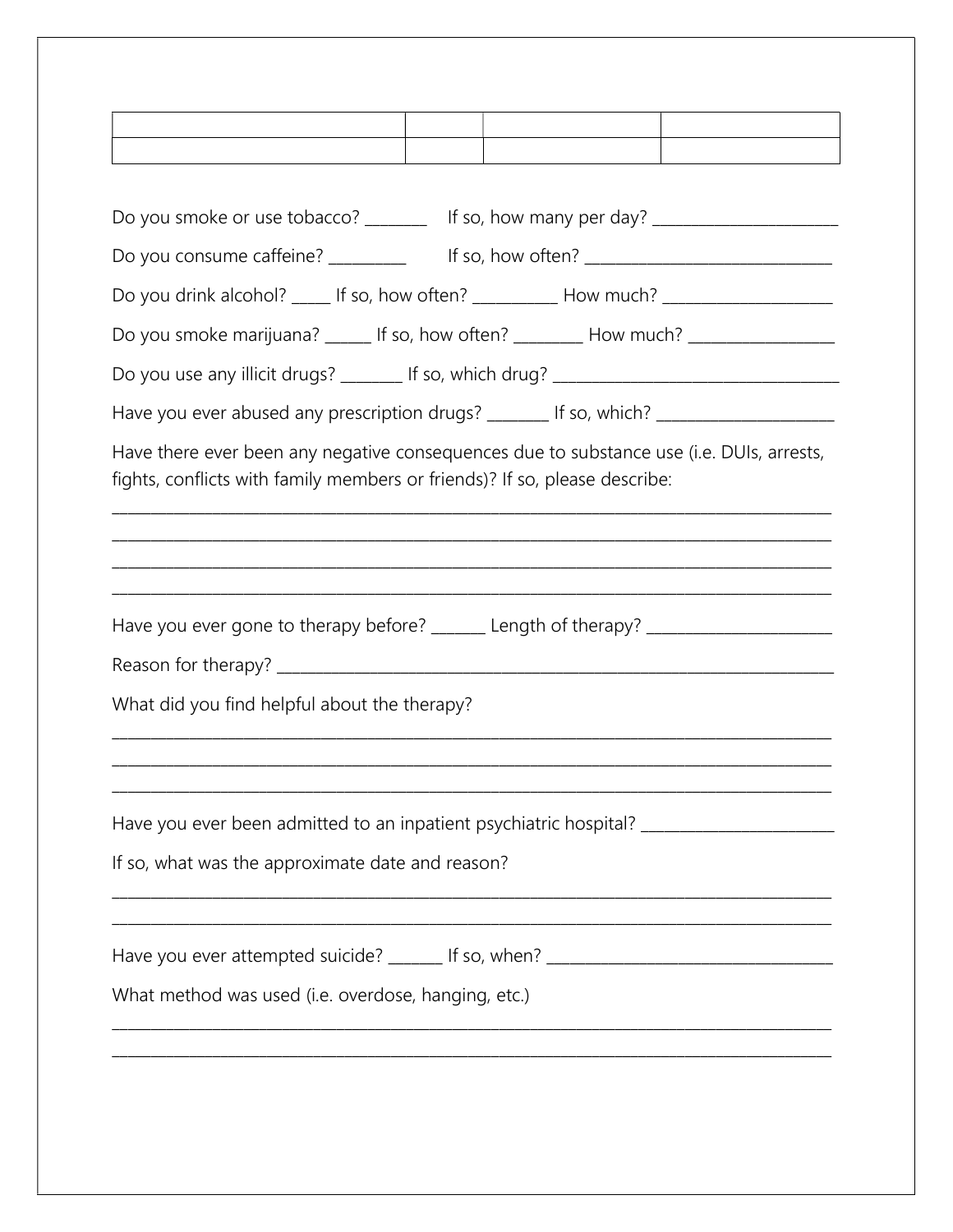| Family and Relationship Information |                                                                                               |
|-------------------------------------|-----------------------------------------------------------------------------------------------|
|                                     |                                                                                               |
|                                     | Were you previously married? ________ How many times? ______                                  |
|                                     |                                                                                               |
|                                     | Are you currently in a relationship? ______ Length of Current Relationship ____________       |
|                                     | Relationship Satisfaction (extremely dissatisfied) 1 2 3 4 5 6 7 (extremely satisfied)        |
|                                     | Do you have children? _____________How many? _________ Ages? ____________________             |
|                                     | Where there any miscarriages? ___________ Abortions? _________                                |
|                                     | Is there a family history of mental health issues or substance use? ______                    |
| Please explain:                     |                                                                                               |
|                                     |                                                                                               |
|                                     |                                                                                               |
|                                     |                                                                                               |
|                                     | Are there any current stressors in your life (i.e. job loss, financial problems, relationship |
| stress, etc.)?                      |                                                                                               |
|                                     |                                                                                               |
|                                     |                                                                                               |
|                                     | Do you have a history of physical, emotional, or sexual abuse? ______ If so, please briefly   |
| explain:                            |                                                                                               |
|                                     |                                                                                               |
|                                     |                                                                                               |
|                                     |                                                                                               |
|                                     | What do you believe are your strengths?                                                       |
|                                     |                                                                                               |
|                                     |                                                                                               |
|                                     |                                                                                               |